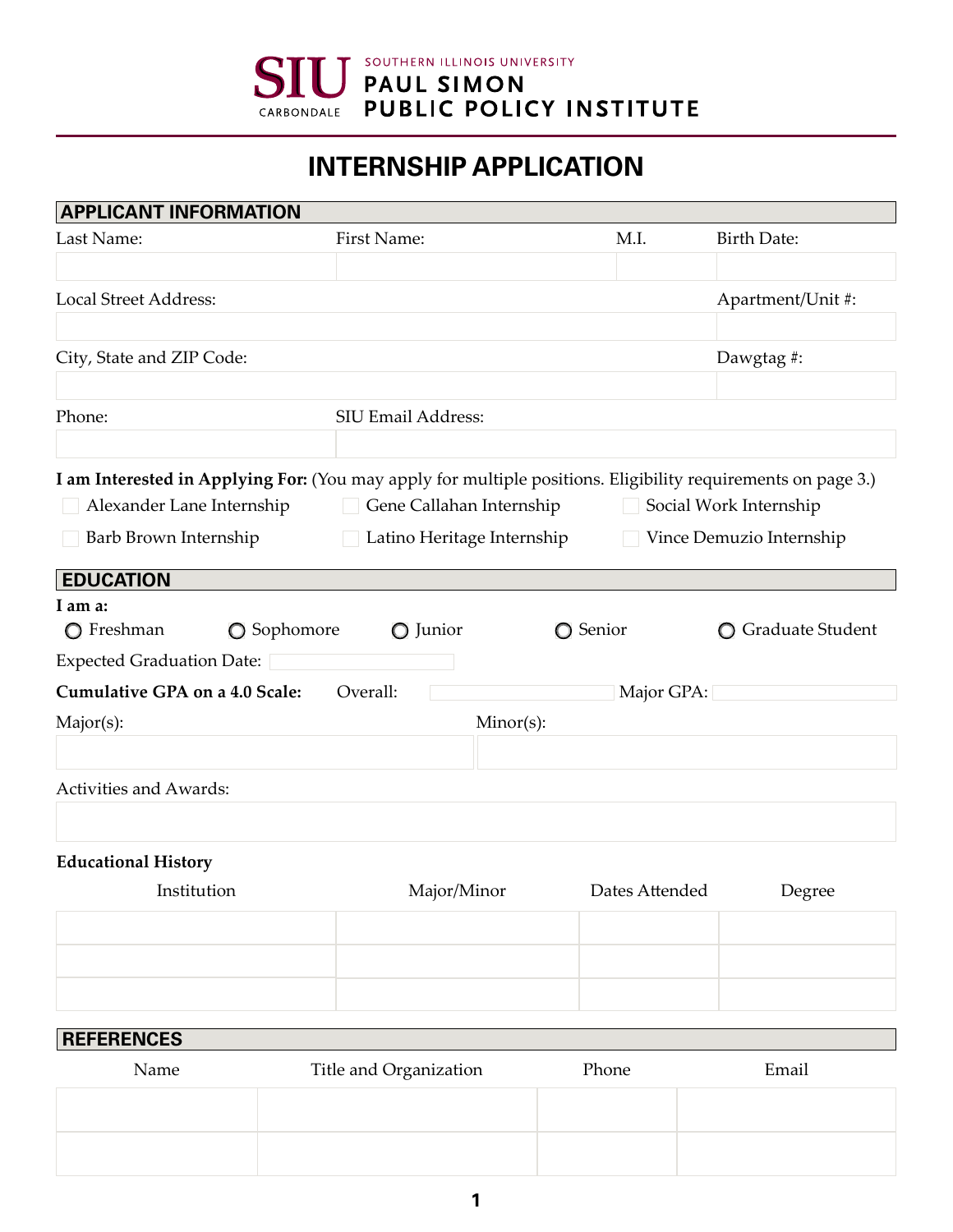| <b>EMERGENCY CONTACT</b>   |               |
|----------------------------|---------------|
| Name:                      | Phone Number: |
|                            |               |
| Relationship:              |               |
| <b>BIOGRAPHICAL SKETCH</b> |               |

Write a short biographical sketch about yourself. Discuss how the position(s) you are applying for would help advance your career goals.

### **DISCLAIMER & SIGNATURE**

I certify that my answers are true and complete to the best of my knowledge.

I understand that false or misleading information in my application or interview may result in my release.

Signature: Date: Date: Date: Date: Date: Date: Date: Date: Date: Date: Date: Date: Date: Date: Date: Date: Date: Date: Date: Date: Date: Date: Date: Date: Date: Date: Date: Date: Date: Date: Date: Date: Date: Date: Date: D